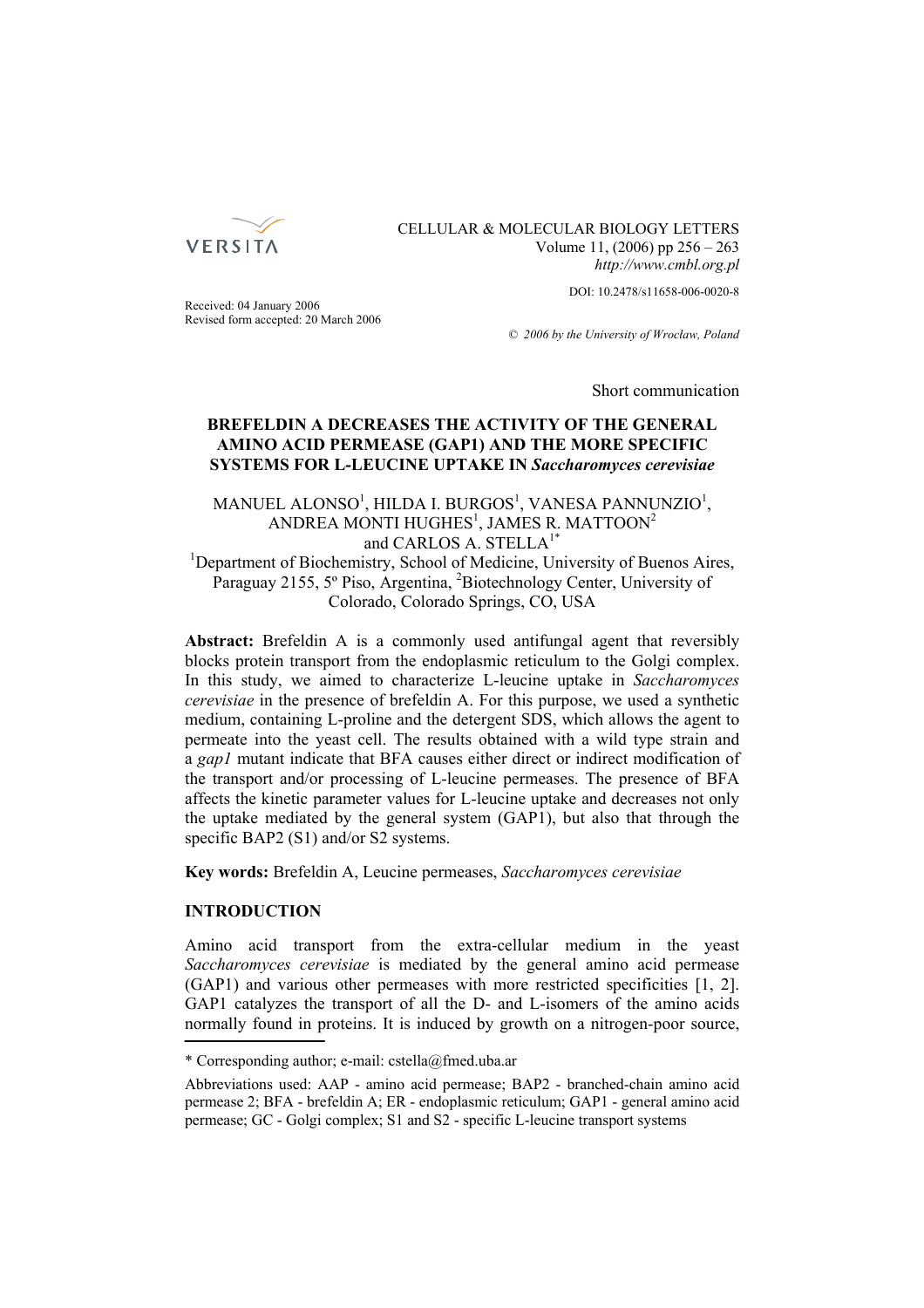implying that it is involved in the acquisition of amino acids for use by cells as a source of nitrogen [1].

BAP2 (S1) [3] and S2 are group-specific systems which transport all three branched-chain amino acids (leucine, valine and isoleucine). S1 has a high affinity for the substrate, but transports at a relatively low velocity, while S2 has a low affinitiy and a high velocity. Although S1 and S2 can operate in the presence of  $NH_4^+$ , their activities are strongly decreased when cells are grown in a medium containing this ion [4]. Three different permeases are involved in L-leucine uptake: the general amino acid permease (GAP1), and the more specific BAP2 (S1) and S2 systems. The comparative contribution of each permease depends on the nitrogen source in the culture medium [1]. All of these amino acid permeases (AAPs), like most of the plasma membrane proteins, proceed through the secretory pathway from the endoplasmic reticulum (ER), across the Golgi Complex (GC), until they reach the plasma membrane [5]. There is a growing body of evidence about the regulation of amino acid permease activity at the level of protein transport through the ER-Golgi system [6-8].

Differential permease activity is subject to control by both exocytic and endocytic trafficking processes. However, only limited information has been obtained concerning the fate of most amino acid permeases in the later stages of the protein trafficking process which determines targeting to the plasma membrane. For example, Umebayashi and Nakano found that localization of Tat2p, the high-affinity tryptophan permease, requires ergosterol and is controlled by the external tryptophan concentration [9].

Brefeldin A (BFA) is an antifungal agent that reversibly blocks protein transport from the ER to the GC [10-12]. This effect is very useful in the study of the protein traffic along the different compartments of the secretory route.

To date, there has been no report on the effect of this drug on the different transport systems of nutrients in *S. cerevisiae*. However, for CHO-K1 cells, it has been reported that complex glycosphingolipids containing sialic acid reach the plasma membrane through a pathway that is not sensitive to the action of BFA [13]. Although an *erg6* mutation increases the permeability of *S. cerevisiae* to many different drugs, including BFA, the transport and processing of amino acid permeases are nevertheless affected in these mutants [9]. For this reason, in a previous study, we performed a protocol that allowed BFA to permeate into the yeast wild type strain MMY2 [14] when its cells were incubated in a medium containing L-proline as the only nitrogen source, and a low concentration of SDS. A feature of this technique is that it does not require mutations in ergosterol biosynthesis. We obtained yeast cells sensitive to BFA but without the altered permease transport and processing introduced by the *erg6* mutation.

Taking this into consideration, in this study, we aimed to characterize the kinetics of L-leucine uptake in *S. cerevisiae* in the presence of BFA, by using the above incubation conditions with an increased permeability to BFA. We studied the kinetics of the process in the wild type strain MMY2 and in its derived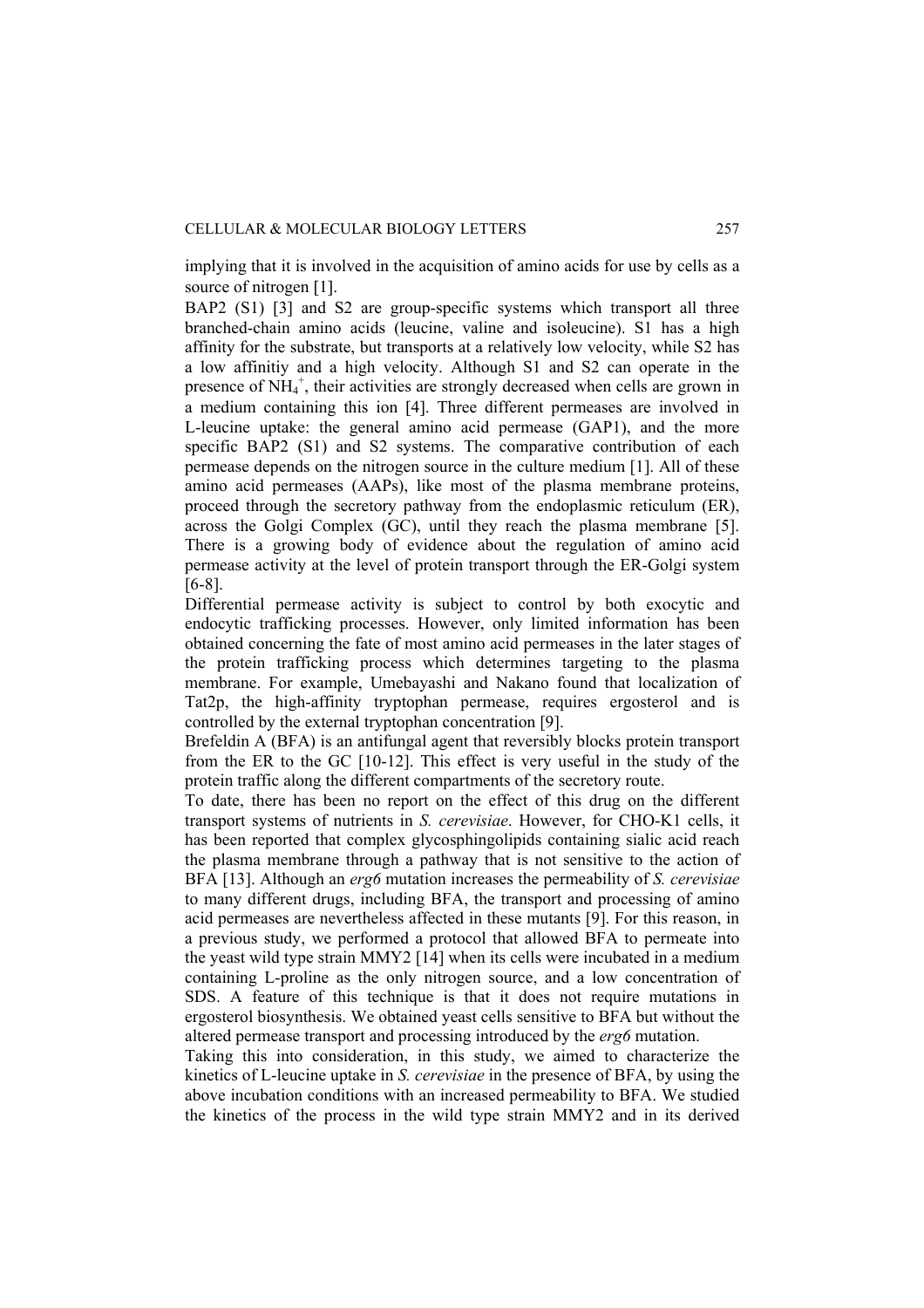mutant *gap1* MMY2/H3 [4], which lacks general system activity. We also evaluated the kinetic parameters for the uptake of L-citruline, an amino acid that is only transported by the general system (GAP1) [15].

## **MATERIALS AND METHODS**

### **Strains and growth conditions**

*Saccharomyces cerevisiae* MMY2 (MAT a *ura3*) and its derived strain MMY2/H3 (*MAT* a *ura3 gap1*) [13] were used. Cells were grown at 30ºC with continuous shaking in the culture medium indicated for each assay.

# **Culture media and chemicals**

1. MPM (minimal proline medium): 0.17% w/v yeast nitrogen base (Difco, catalogue number  $(0.335 - 15 - 9)$ ;  $(0.1\% \text{ w/v L-proline}; 2\% \text{ w/v dex}$ 

2. YPD: 1% yeast extract, 1% peptone, 2% dextrose.When colony counting was required, 2% agar was added to prepare a YPD solid medium.

The MPM was supplemented with 20 mg/l uracil. In order to increase cell permeability to BFA, SDS was added to the medium to a final concentration of  $3x10^{-3}$ % (w/v) as indicated below under "Cell culture and BFA treatment".

The Optical Density (OD) of each yeast cell suspension was determined at 570 nm and used to calculate the number of cells/ml. In our conditions,  $1.0 \times 10^7$ cells/ml is equal to 1 mg dry weight (dw) of yeast per ml. BFA stock solution: 7.7 mg/ml BFA in 68:32 ethanol:DMSO.

# **Cell culture and BFA treatment**

Twenty-five milliliters of YPD medium inoculated at an initial concentration of 1x10<sup>6</sup> cells/ml of the MMY2 or MMY2/H3 strains were cultured overnight at 30ºC with continuous shaking. After 17 hours of incubation, the cells were centrifuged at 4000 rpm using a clinical centrifuge, and the cell pellets were washed once with distilled water. Twenty-five milligrams (wet weight) of cells were re-suspended in 25 ml of MPM containing SDS at a final concentration of  $3x10^{-3}$ %. An equal quantity of cells was re-suspended in the same medium but containing 40 μg/ml BFA.

Both cultures were incubated with shaking at 30ºC for 60 min. Next, a 100-μl aliquot of each culture was collected to inoculate plates containing solid YPD medium in order to determine viability by colony counting. The remaining suspensions were centrifuged; pellets were washed once and re-suspended in distilled water to a final concentration of 6.3 mg (dw) of cells/ml.

# **L-14C-amino acid uptake assay**

640-μl aliquots containing 4 mg of MMY2 or MMY2/H3 cells grown and incubated as indicated above were mixed with 80  $\mu$ l of L-<sup>14</sup>C leucine or L-<sup>14</sup>Ccitrulline (5 mCi mmol<sup>-1</sup>) and 80  $\mu$ l of 200 mM potassium phthalate buffer (PHK), pH 4.5. The mixture was incubated at 30ºC, and 200-μl aliquots were collected at different times. Every sample was filtered through 25-mm diameter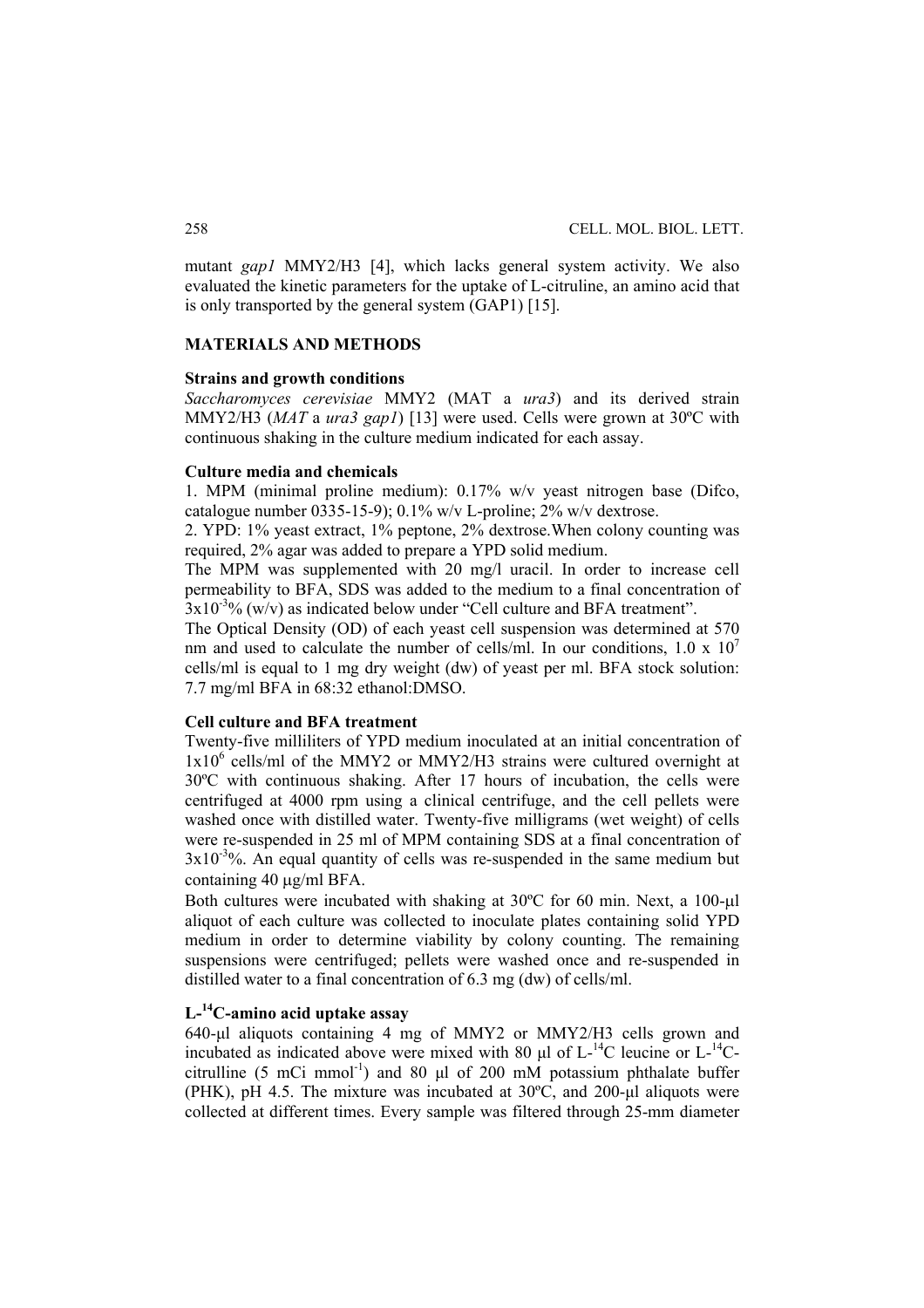glass-fibre filters (Schleicher  $&$  Schuell, Inc, NH, USA), and washed with three volumes of cold 20 mM PHK. The radioactivity on each filter was measured with a liquid scintillation counter (Model 1214 Rackbeta). Every measurement is the average of two experiments ( $P < 0.05$ ).

## **Proton extrusion assay**

This assay was carried out by adding 5 or 10 mM glucose to a yeast suspension of 12-15 mg (dw) in 10 ml of 4 mM PHK. In order to determine the effect of BFA, this drug was added together with the D-glucose at a final concentration of 50 μg/ml.

Changes in the pH values were measured with a Corning 130 pH meter. A previous calibration with pulses of a known concentration of HCl was performed to calculate the nmoles of  $H^+$  extruded.

## **RESULTS AND DISCUSSION**

## **L- leucine uptake**

The effect of BFA on L-leucine uptake was measured on cells incubated in MPM with SDS for 60 min either with or without the addition of BFA. Samples containing 5 mg dw/ml (final cell concentration) of MMY2 cells were then incubated with  $L^{-14}$ C-leucine and aliquots were collected at 0, 1.5 and 3 min.

The initial velocity for each amino acid concentration was calculated using a linear regression program with the values of  $L^{-1}C$ -leucine in  $\mu$ mol/g<sub>dw</sub> normalized according to cell viability [14].

The V vs [S] of L-leucine uptake for the wild type strain MMY2 is represented in Fig. 1. The values of the initial velocity decreased when the cells were incubated with BFA and concentrations of external L-leucine up to 2 mM. This confirms the results of our previous study, in which only one external amino acid concentration was used [14].

In order to compare the values of the kinetic parameters obtained under different conditions, we performed a data adjustment using Sigmaplot Version 7.0. (Tab. 1). The parameters were calculated according to the equation  $v = V_{\text{max}} x$  [S] / (K<sub>T</sub> + [S]). This relationship was adequately described by the analogous Michaelis-Menten equation by assuming the presence of a single, saturable process. v is the rate of substrate (in this case, L-leucine or L-citrulline) transport from a substrate concentration of [S];  $V_{\text{max}}$  is the maximal rate of mediated transport when the carrier is saturated with the substrate; and  $K_T$  is the apparent Michaelis constant. Although the values for maximal velocity  $(V_{max})$ obtained with BFA-treated and untreated cells were similar, the increase in the  $K<sub>T</sub>$  value in the BFA-treated cells indicates that they would require a higher L-leucine concentration to reach that velocity. The higher  $K<sub>T</sub>$  value might be due to a decrease in the activity of a) the General System, b) more specific systems, or c) all of the systems involved in L-leucine uptake.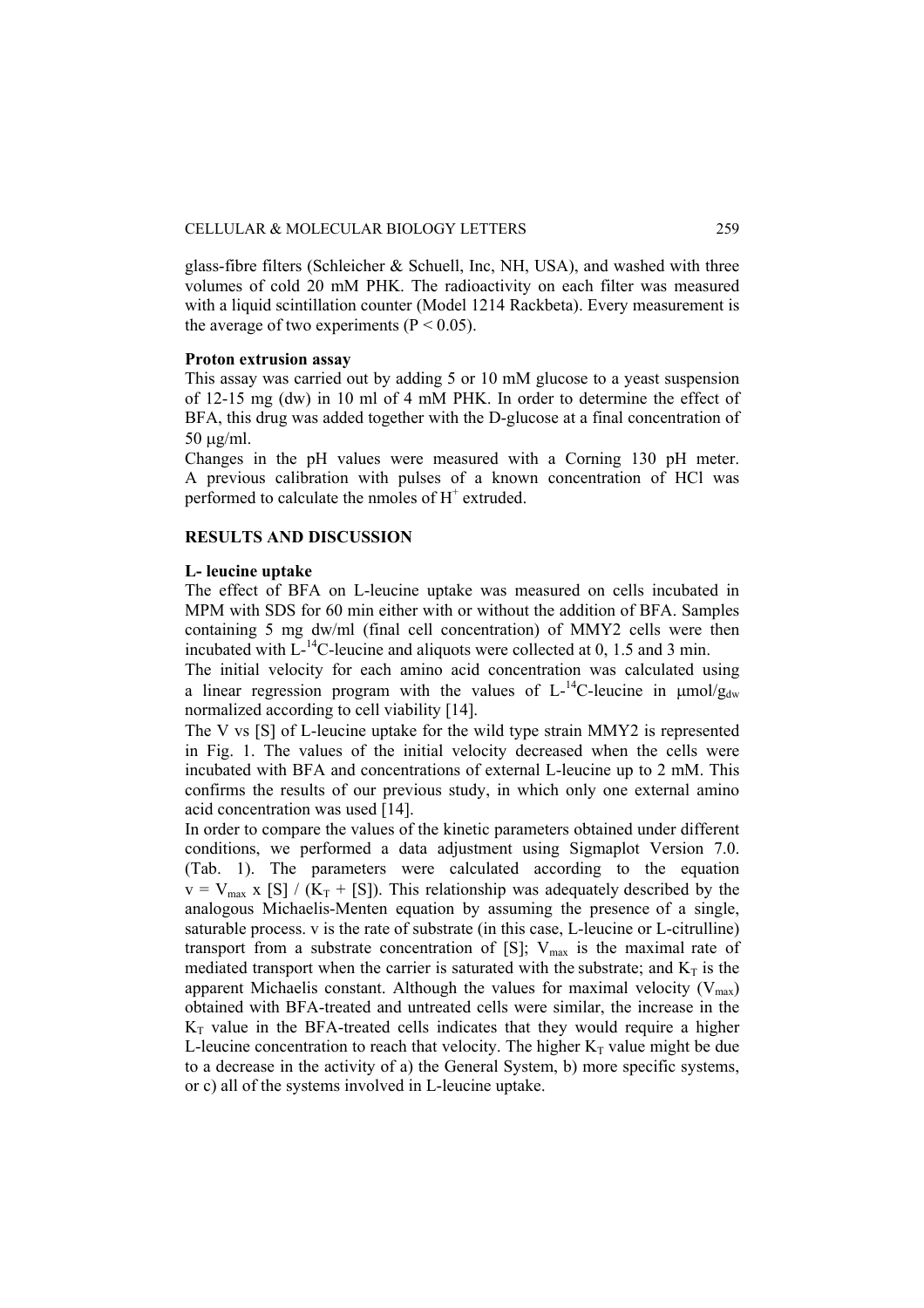

**L-leu uptake in MMY2**

Fig. 1. The V vs [S] of L-leucine for the wild type strain MMY2. Cells in MPM medium were incubated with  $3x10^{-3}\%$  SDS (final concentration) for 60 min either with or without 40 μg/ml BFA. 5 mg/ml samples of MMY2 cells were then incubated with L-14C-leucine (5 mCi mmol-1), and aliquots were collected at 0, 1.5 and 3 min. The initial velocity for every amino acid concentration was calculated using a linear regression programme with values of  $L^{-14}C$ -leucine in  $\mu$ mol/g<sub>dw</sub> normalized according to cell viability.



Fig. 2. The V vs [S] of L-citruline for the wild type strain MMY2. Cells in MPM medium were incubated with  $3x10^{-3}$ % SDS (final concentration) for 60 min either with or without 40 μg/ml BFA. Samples of 5 mg/ml of MMY2 cells were then incubated with  $L^{-14}$ C-citruline (5 mCi mmol<sup>-1</sup>) and aliquots were collected at 0, 1.5 and 3 min. The initial velocity for every amino acid concentration was calculated using a linear regression programme with values of  $L^{-14}C$ -leucine in  $\mu$ mol/ $g_{dw}$  normalized according to cell viability.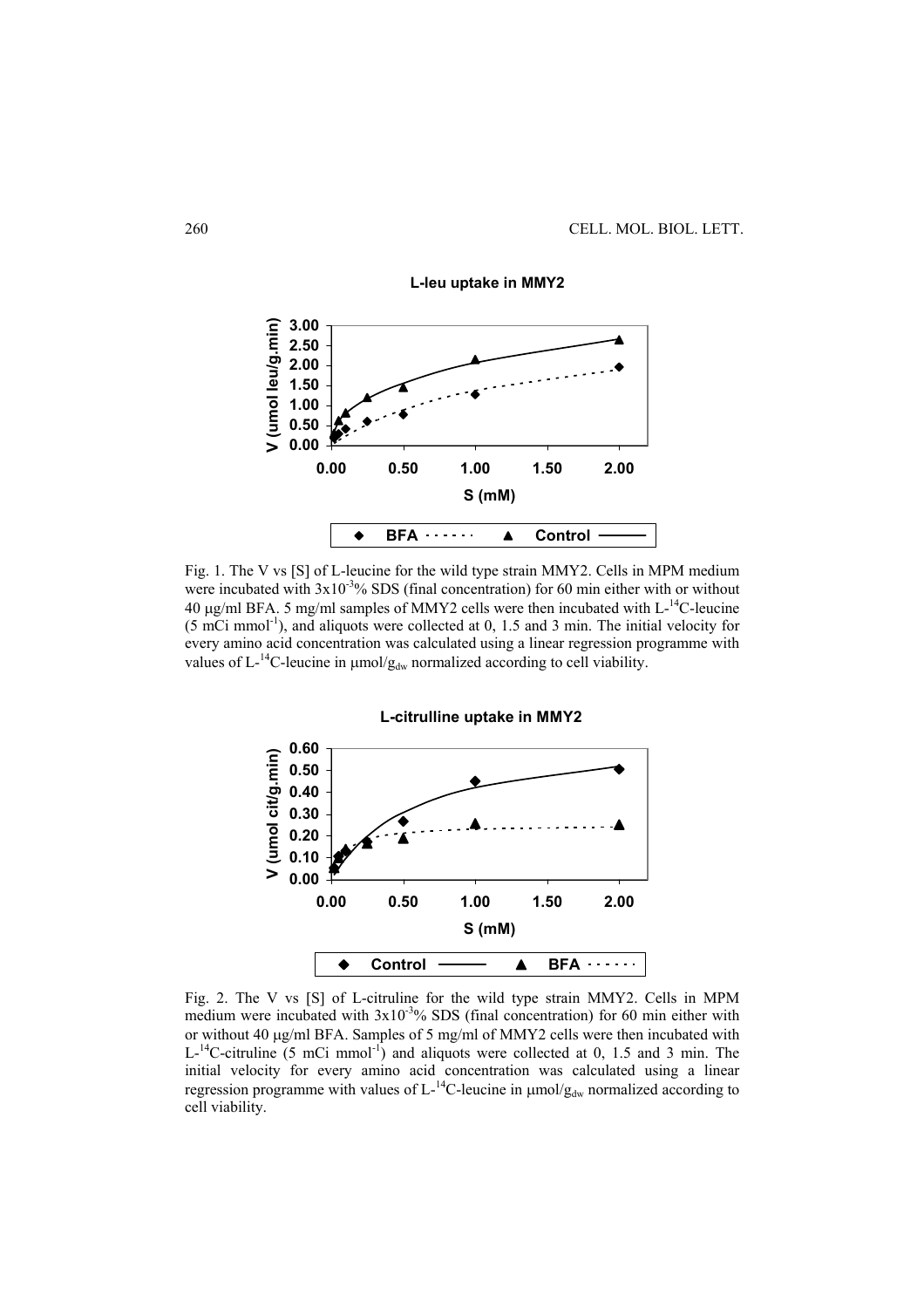### CELLULAR & MOLECULAR BIOLOGY LETTERS 261

| Strain           | Amino acid   | $K_T$ (mM)      | $V_{\text{max}}$ (µmol/g.min) |
|------------------|--------------|-----------------|-------------------------------|
| MMY <sub>2</sub> | L-leucine    | $0.34 + 0.07$   | $2.93 \pm 0.73$               |
| $MMY2 + BFA$     | L-leucine    | $123 + 032$     | $3.06 \pm 0.66$               |
| MMY <sub>2</sub> | L-citrulline | $0.60 + 0.14$   | $0.68 \pm 0.12$               |
| $MMY2 + BFA$     | L-citrulline | $0.09 + 0.02$   | $0.25 \pm 0.05$               |
| MMY2/H3          | L-leucine    | $2.46 \pm 0.37$ | $1.77 \pm 0.34$               |
| $MMY2/H3 + BFA$  | L-leucine    | $0.80 \pm 0.16$ | $1.09 \pm 0.21$               |

Tab. 1. L-leucine and L-citrulline uptake parameters for the strains.

The values of the  $K_T$  and  $V_{max}$  of every experiment were calculated according to the equation  $v = V_{max} x$  [S] / (K<sub>T</sub> + [S]). The data was adjusted using Sigmaplot Version 7.0. v, uptake velocity;  $V_{max}$  maximal uptake velocity; [S], amino acid concentration;  $K_T$ , uptake constant. Standard error values ( $\pm$  S.E.) were generated by the program in order to fit the parameters to the experimental data.

## **L-citrulline uptake**

L-citrulline uptake was measured under the same conditions as used for L-leucine uptake. In this case, the values of the initial uptake velocity at various external amino acid concentrations were decreased by BFA treatment. In fact, no significant increase in velocity was seen above 1.0 mM L-citrulline (Fig. 2). The calculated parameters indicated a decrease in the maximal velocity for Gap1p. This observation allowed us to infer that the low rate of uptake in the wild type MMY2 strain is due to a decrease in the activity of the General System, although a concomitant decrease in the activity of more specific systems could not be dismissed.

In order to investigate this possibility, we determined the kinetics of L-leucine uptake in the MMY2/H3 strain that lacks General System activity. The data adjustment was performed analogously to that for the wild type strain, assuming the same model ( $v = V_{max}$  x [S] / ( $K_T$  + [S]) for amino acid uptake. Although the two specific permeases (S1 and S2) carry out L-leucine uptake in *gap1* mutants [13], we were not able to distinguish them after the BFA incubation. The correlation coefficient obtained fits in such a way that they can only be considered one system; this allows us to compare the L-leucine uptake in the wild type and *gap1* mutant strain. The results presented in Tab. 1 show that the maximum velocity decreased by nearly 50% upon BFA incubation, although an increase in the affinity of the system for L-citrulline in MMY2 and L-leucine in MMY2/H3 is also revealed by the adjustment. Considering that in both the wild type strain and the *gap1* mutant, more than one system for L-leucine uptake may be working, it is possible to assume that BFA might affect a low affinity system or factor involved in the process while the uptake was held by a system with less velocity but more affinity.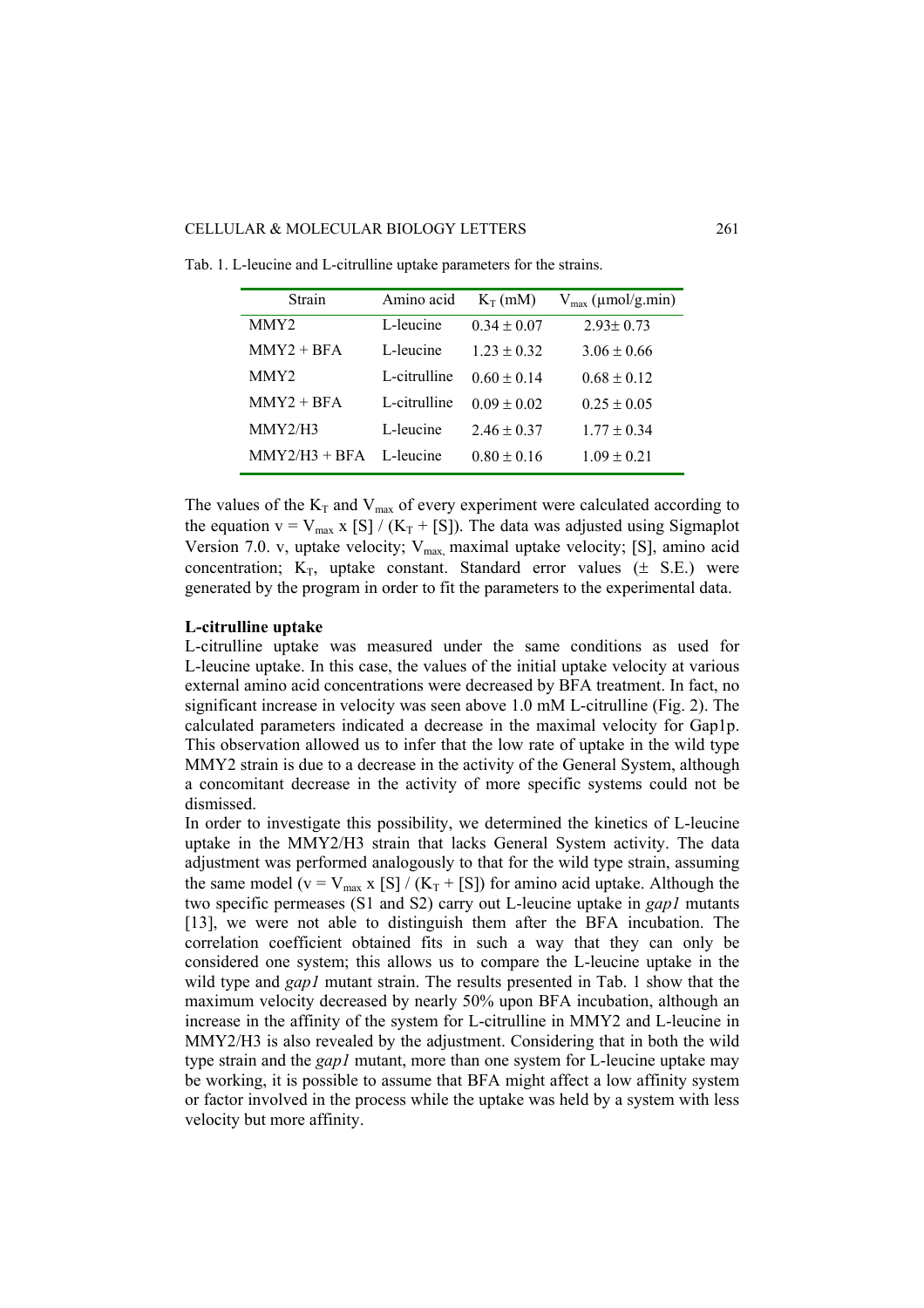## **Proton extrusion measurements**

Another important factor determining amino acid uptake is the plasma membrane  $H^+$ -ATPase activity, which is responsible for generating a gradient of protons across the plasma membrane. Amino acid transport systems use this gradient to drive amino acid accumulation. H<sup>+</sup>-ATPase trafficking up to the plasma membrane takes place in COPII vesicles, which may be altered by treatment with BFA [16]. The decreases observed in our conditions for L-leucine and L-citruline uptake could be due to the incapability of cells to generate an appropriate proton gradient. Serrano *et al.* [17] demonstrated that a decrease in proton pumping may be correlated with a decrease in the amino acid uptake. Both our wild type strain and its *gap1* mutant showed values of 45-50 nmoles of  $H<sup>+</sup>$  10 min after glucose was added to the medium. No significant differences were observed when BFA was added.

Our results indicate that BFA causes either a direct or indirect modification to the transport and/or processing of L-leucine permeases, which affect the kinetic parameter values. BFA treatment decreases the leucine uptake mediated by the general system GAP1 and the specific systems BAP2 (S1) and/or S2. Considering the turnover of permeases and the BFA-mediated blocking of ER to GC transport, which provides newly synthesized proteins to the plasma membrane, the kinetic alteration observed may be due to a decrease in the abundance of Gap1 and/or Bap2 proteins at the cell surface. On the other hand, we could not rule out alterations in any factor of transport and/or processing that could be common to different transport systems.

Our current work is focused on characterizing the kinetics of the different L-leucine specific permeases in mutant strains resistant to BFA in order to begin exploring if each of these individual AAPs follows a separate sorting pathway to the PM.

**Acknowledgments.** This study was supported by Grant PIP 2264 from Consejo Nacional de Investigaciones Científicas y Técnicas (CONICET) of Argentina.

## **REFERENCES**

- 1. Grenson, M. Amino acid transporters in yeast: structure, function and regulation. **Molecular Aspects of Transport Proteins***.* Elsevier, Amsterdam; New York. 1992, 219-245.
- 2. Regenberg, B., Holmberg, S. and Kiellandt-Brandt, M. Functional analysis of amino acid permeases in yeast. **XVth SMYTE** *(***Small Meeting in Yeast Transport)** Mexico, 1997, Abstr. 33*.*
- 3. Schreve, J. and Garrett, J.M . The branched-chain amino acid permease gene of Saccharomyces cerevisiae, BAP2, encodes the high-affinity leucine permease (S1). **Yeast** 13 (1997) 435-439.